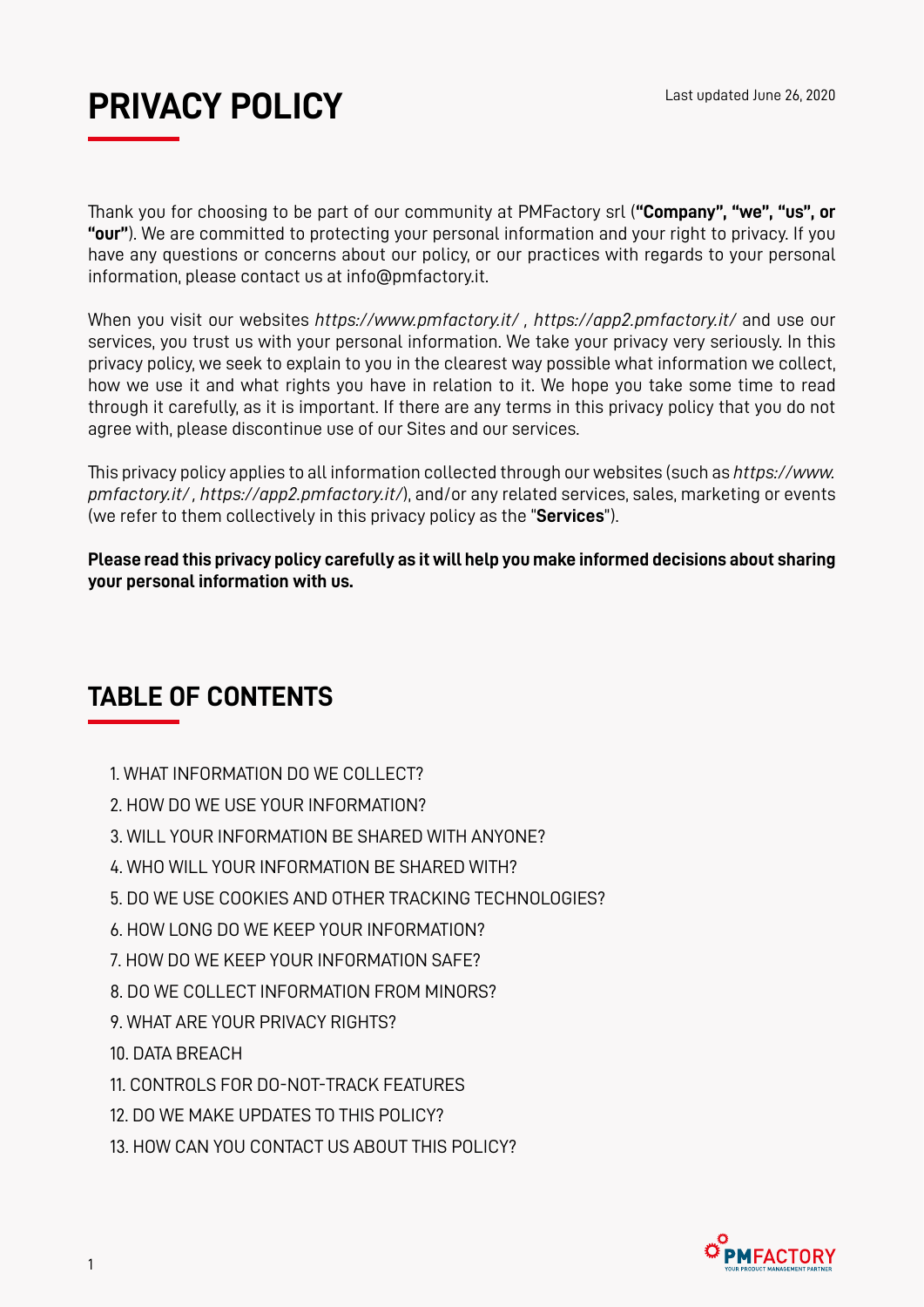#### **1. WHAT INFORMATION DO WE COLLECT?**

#### **Personal information you disclose to us**

*In Short: We collect personal information that you provide to us.*

We collect personal information that you voluntarily provide to us when expressing an interest in obtaining information about us or our products and services, when participating in activities on the Services or otherwise contacting us.

The personal information that we collect depends on the context of your interactions with us and the Services, the choices you make and the products and features you use. The personal information we collect can include the following:

**Publicly Available Personal Information.** We collect names; surnames; living addresses; cell phone numbers; email addresses; business email; and other similar data.

All personal information that you provide to us must be true, complete and accurate, and you must notify us of any changes to such personal information.

#### **Information automatically collected**

*In Short: Some information — such as IP address and/or browser and device characteristics — is collected automatically when you visit our Services.*

We automatically collect certain information when you visit, use or navigate the Services. This information does not reveal your specific identity (like your name or contact information) but may include device and usage information, such as your IP address, browser and device characteristics, operating system, language preferences, referring URLs, device name, country, location, information about how and when you use our Services and other technical information. This information is primarily needed to maintain the security and operation of our Services, and for our internal analytics and reporting purposes.

Like many businesses, we also collect information through cookies and similar technologies.

**Online Identifiers.** We collect tools and protocols, such as IP (Internet Protocol) addresses; cookie identifiers, or others such as the ones used for analytics and marketing; and other similar data.

#### **2. HOW DO WE USE YOUR INFORMATION?**

*In Short: We process your information for purposes based on legitimate business interests, the fulfillment of our contract with you, compliance with our legal obligations, and/or your consent.*

We use personal information collected via our Services for a variety of business purposes described below. We process your personal information for these purposes in reliance on our legitimate

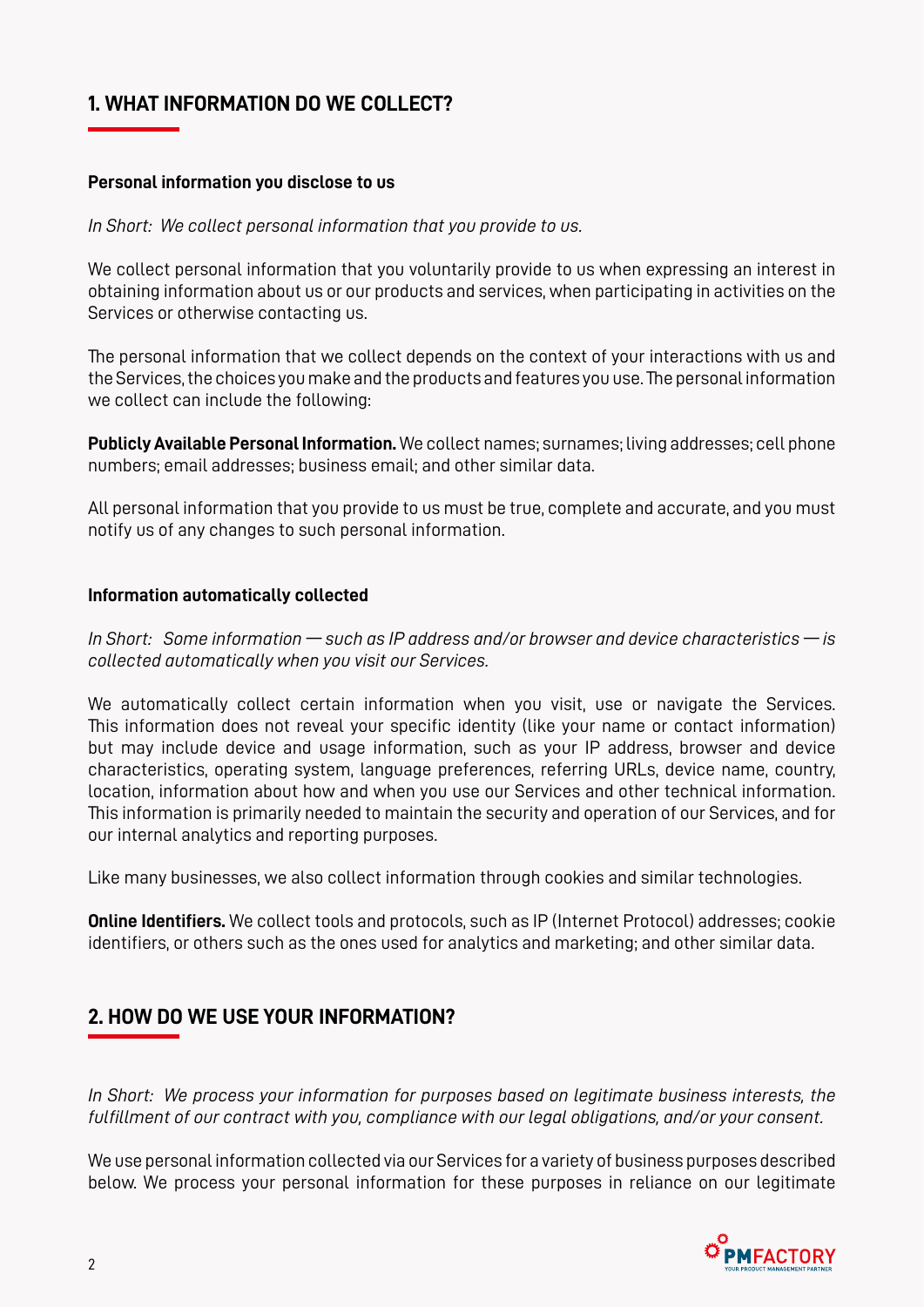business interests, in order to enter into or perform a contract with you, with your consent, and/or for compliance with our legal obligations. We indicate the specific processing grounds we rely on next to each purpose listed below:

We use the information we collect or receive to send you marketing and promotional communications. We and/or our third party marketing partners may use the personal information you send to us for our marketing purposes, if this is in accordance with your marketing preferences. You can opt-out of our newsletter emails at any time (see the "9. WHAT ARE YOUR PRIVACY RIGHTS" below).

#### **3. WILL YOUR INFORMATION BE SHARED WITH ANYONE?**

*In Short: We only share information with your consent, to comply with laws, to provide you with services, to protect your rights, or to fulfill business obligations.*

We may process or share data based on the following legal basis:

- **• Consent:** We may process your data if you have given us specific consent to use your personal information in a specific purpose.
- **• Legitimate Interests:** We may process your data when it is reasonably necessary to achieve our legitimate business interests.
- **• Performance of a Contract:** Where we have entered into a contract with you, we may process your personal information to fulfill the terms of our contract.
- **• Legal Obligations:** We may disclose your information where we are legally required to do so in order to comply with applicable law, governmental requests, a judicial proceeding, court order, or legal process, such as in response to a court order or a subpoena (including in response to public authorities to meet national security or law enforcement requirements).
- **• Vital Interests:** We may disclose your information where we believe it is necessary to investigate, prevent, or take action regarding potential violations of our policies, suspected fraud, situations involving potential threats to the safety of any person and illegal activities, or as evidence in litigation in which we are involved.

More specifically, we may need to process your data or share your personal information in the following situations:

**• Vendors, Consultants and Other Third-Party Service Providers.** We may share your data with third party vendors, service providers, contractors or agents who perform services for us or on our behalf and require access to such information to do that work. Examples include: payment processing, data analysis, email delivery, hosting services, customer service and marketing efforts. We may allow selected third parties to use tracking technology on the Services, which will enable them to collect data about how you interact with the Services over time. This information may be used to, among other things, analyze and track data, determine the popularity of certain content and better understand online activity. Unless described in this Policy, we do not share, sell, rent or trade any of your information with third parties for their

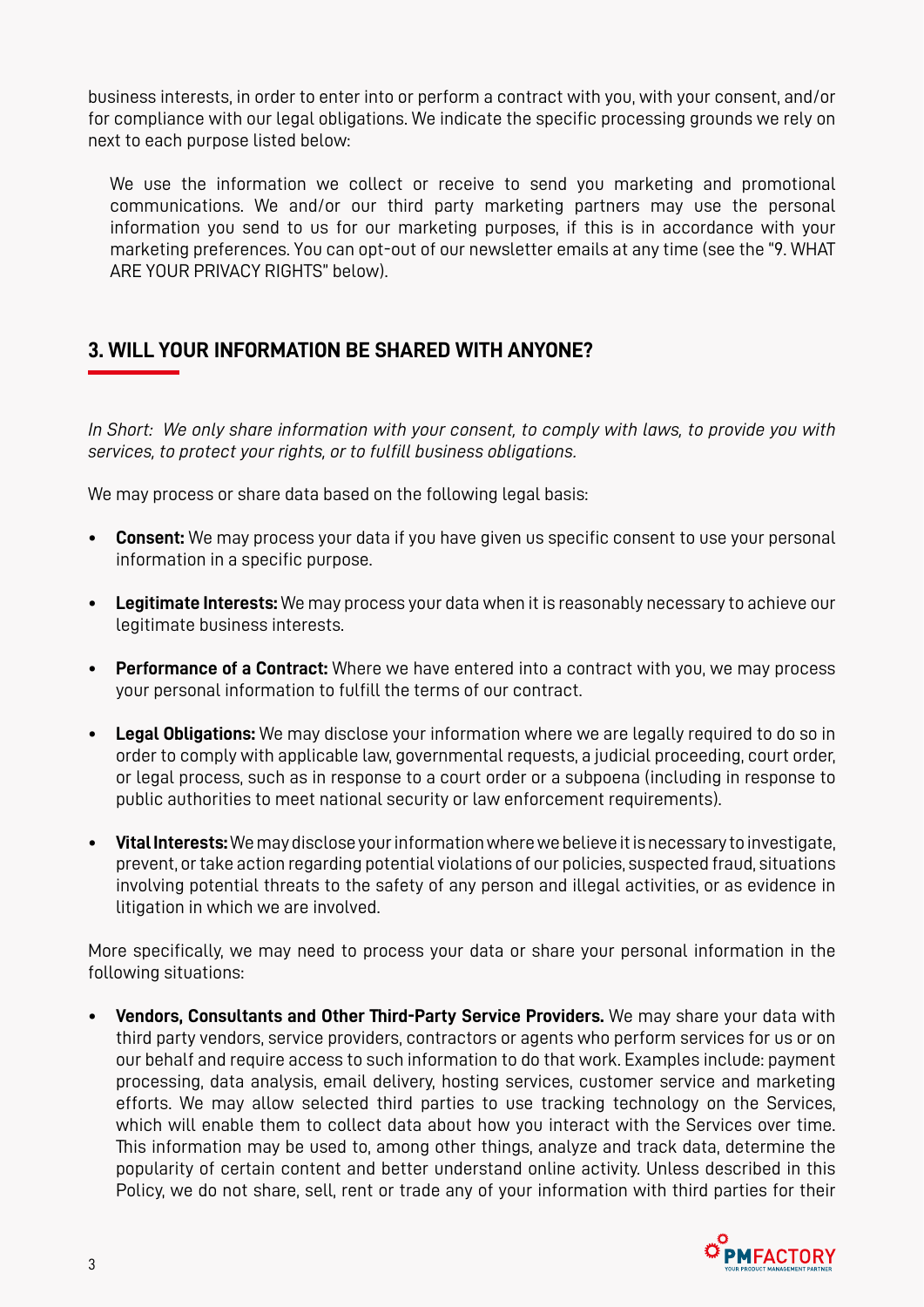promotional purposes.

- **• Business Transfers.** We may share or transfer your information in connection with, or during negotiations of, any merger, sale of company assets, financing, or acquisition of all or a portion of our business to another company.
- **• Business Partners.** We may share your information with our business partners to offer you certain products, services or promotions.

#### **4. WHO WILL YOUR INFORMATION BE SHARED WITH?**

*In Short: We only share information with the following third parties.*

We only share and disclose your information with the following third parties. We have categorized each party so that you may easily understand the purpose of our data collection and processing practices. If we have processed your data based on your consent and you wish to revoke your consent, please contact us at info@pmfactory.it.

- **• Advertising, Direct Marketing, and Lead Generation** Google AdSense
- **• Web and Mobile Analytics** Google Analytics
- **• Newsletter** Mailchimp

#### **5. DO WE USE COOKIES AND OTHER TRACKING TECHNOLOGIES?**

*In Short: We may use cookies and other tracking technologies to collect and store your information.*

We may use cookies and similar tracking technologies (like web beacons and pixels) to access or store information. Specific information about how we use such technologies and how you can refuse certain cookies is set out in our Cookie Policy.

# **6. HOW LONG DO WE KEEP YOUR INFORMATION?**

*In Short: We keep your information for as long as necessary to fulfill the purposes outlined in this privacy policy unless otherwise required by law.*

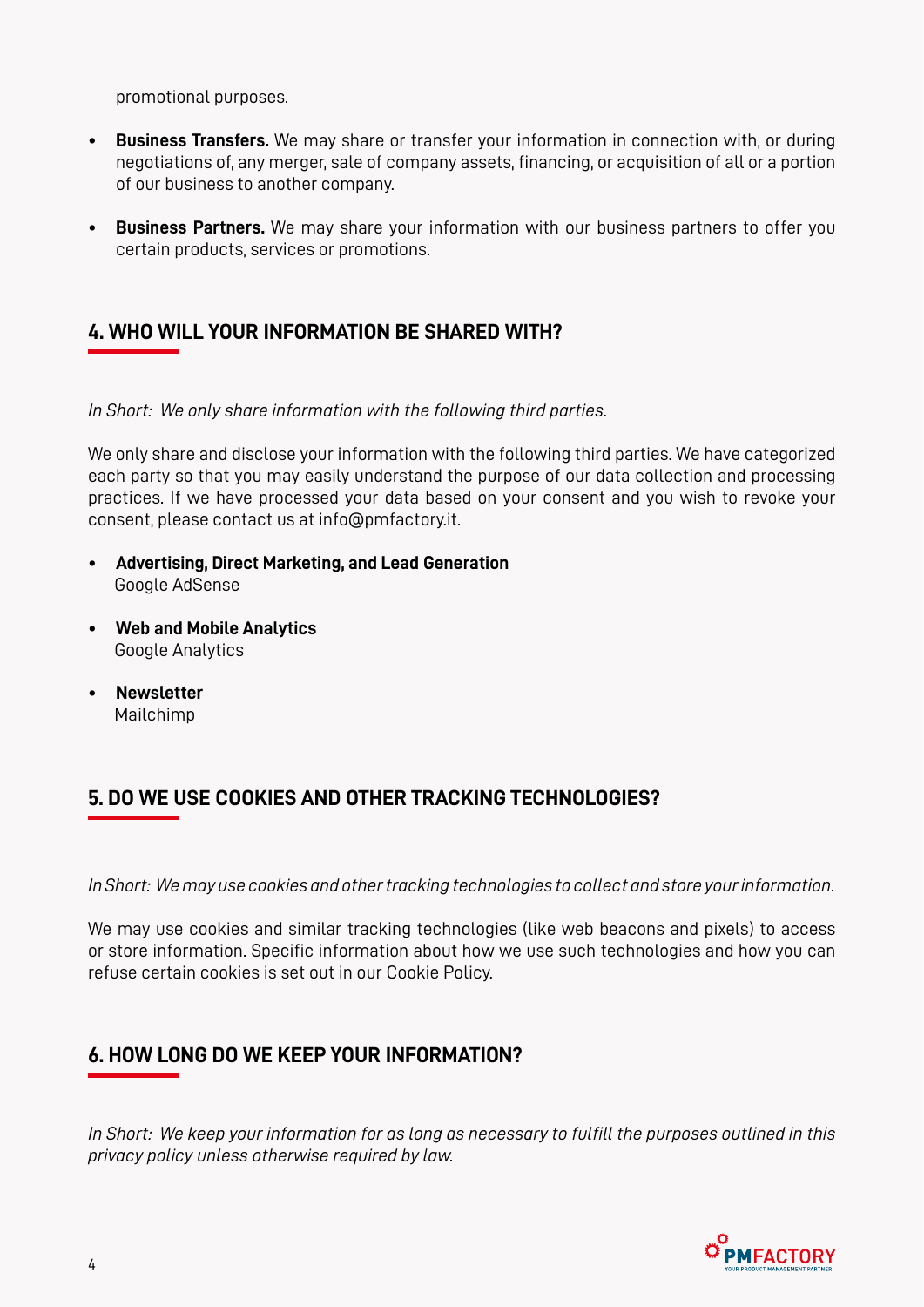We will only keep your personal information for as long as it is necessary for the purposes set out in this privacy policy, unless a longer retention period is required or permitted by law (such as tax, accounting or other legal requirements).

When we have no ongoing legitimate business need to process your personal information, we will either delete or anonymize it, or, if this is not possible (for example, because your personal information has been stored in backup archives), then we will securely store your personal information and isolate it from any further processing until deletion is possible.

#### **7. HOW DO WE KEEP YOUR INFORMATION SAFE?**

*In Short: We aim to protect your personal information through a system of organizational and technical security measures.*

We have implemented appropriate technical and organizational security measures designed to protect the security of any personal information we process. However, please also remember that we cannot guarantee that the Internet itself is 100% secure. Although we will do our best to protect your personal information, transmission of personal information to and from our Services is at your own risk. You should only access the services within a secure environment.

### **8. DO WE COLLECT INFORMATION FROM MINORS?**

*In Short: We do not knowingly collect data from or market to children under 18 years of age.*

We do not knowingly solicit data from or market to children under 18 years of age. By using the Services, you represent that you are at least 18 or that you are the parent or guardian of such a minor and consent to such minor dependent's use of the Services. If we learn that personal information from users less than 18 years of age has been collected, we will deactivate the account and take reasonable measures to promptly delete such data from our records. If you become aware of any data we have collected from children under age 18, please contact us at icapitani@pmfactory.it.

# **9. WHAT ARE YOUR PRIVACY RIGHTS?**

*In Short: You may review, change, or terminate your account at any time.*

If you are resident in the European Economic Area and you believe we are unlawfully processing your personal information, you also have the right to complain to your local data protection supervisory authority. You can find their contact details here: http://ec.europa.eu/justice/dataprotection/bodies/authorities/index\_en.htm.

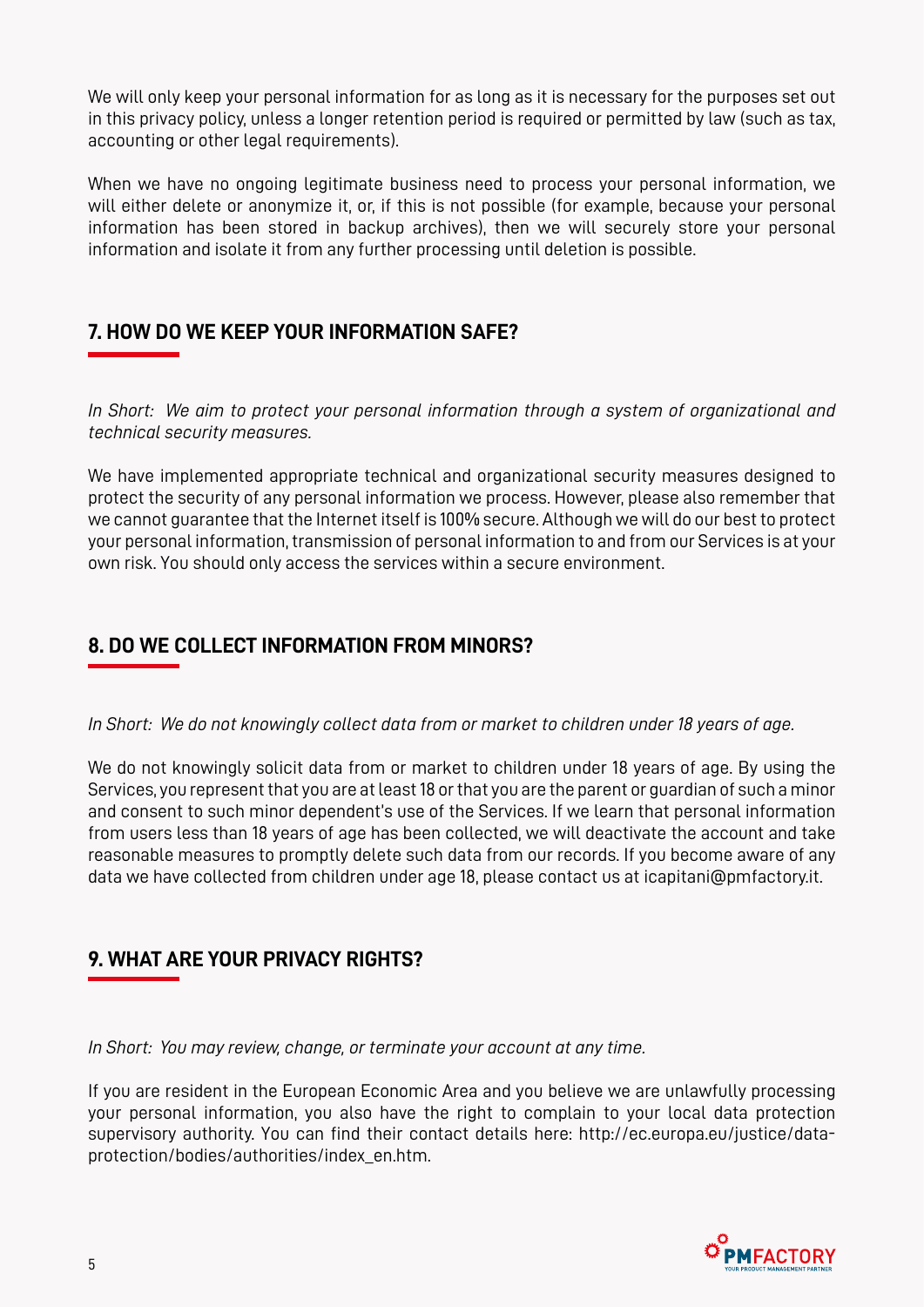**Cookies and similar technologies:** Most Web browsers are set to accept cookies by default. If you prefer, you can usually choose to set your browser to remove cookies and to reject cookies. If you choose to remove cookies or reject cookies, this could affect certain features or services of our Services. To opt-out of interest-based advertising by advertisers on our Services visit http://www. aboutads.info/choices/.

#### **10. DATA BREACH**

A privacy breach occurs when there is unauthorized access to or collection, use, disclosure or disposal of personal information. You will be notified about data breaches when PMFactory srl believes you are likely to be at risk or serious harm. For example, a data breach may be likely to result in serious financial harm or harm to your mental or physical well-being. In the event that PMFactory srl becomes aware of a security breach which has resulted or may result in unauthorized access, use or disclosure of personal information PMFactory srl will promptly investigate the matter and notify the applicable Supervisory Authority not later than 72 hours after having become aware of it, unless the personal data breach is unlikely to result in a risk to the rights and freedoms of natural persons.

#### **11. CONTROLS FOR DO-NOT-TRACK FEATURES**

Most web browsers and some mobile operating systems and mobile applications include a Do-Not-Track ("DNT") feature or setting you can activate to signal your privacy preference not to have data about your online browsing activities monitored and collected. No uniform technology standard for recognizing and implementing DNT signals has been finalized. As such, we do not currently respond to DNT browser signals or any other mechanism that automatically communicates your choice not to be tracked online. If a standard for online tracking is adopted that we must follow in the future, we will inform you about that practice in a revised version of this privacy policy.

# **12. DO WE MAKE UPDATES TO THIS POLICY?**

*In Short: Yes, we will update this policy as necessary to stay compliant with relevant laws.*

We may update this privacy policy from time to time. The updated version will be indicated by an updated "Revised" date and the updated version will be effective as soon as it is accessible. If we make material changes to this privacy policy, we may notify you either by prominently posting a notice of such changes or by directly sending you a notification. We encourage you to review this privacy policy frequently to be informed of how we are protecting your information.